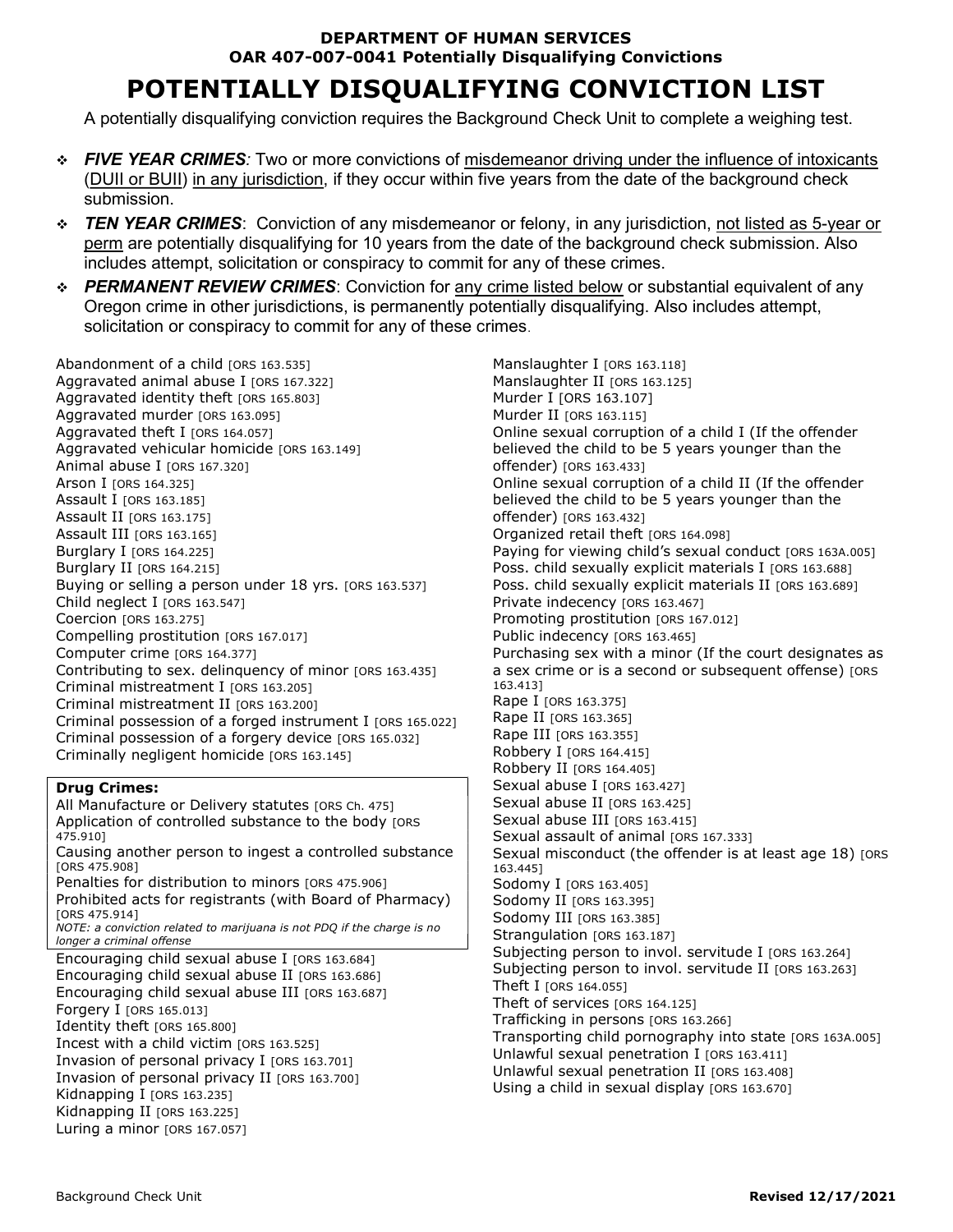#### DEPARTMENT OF HUMAN SERVICES OAR 407-007-0050 Potentially Disqualifying Conditions

 $\cdot$ 

A potentially disqualifying condition requires the Background Check Unit to complete a weighing test.

## Potentially Disqualifying Conditions Related to Permanent Review Crimes:

- o Outstanding warrant in any jurisdiction
- o Deferred sentence, conditional discharge, or participating in a diversion program
- o An unresolved arrest, charge or a pending indictment
- o Arrest in any jurisdiction as a fugitive from another state or a fugitive from justice for a permanent review crime that results in a potentially disqualifying conviction or condition.
- $\circ$  Adjudication in a juvenile court in any jurisdiction with a finding that the subject individual was responsible for a permanent review crime that would result in a conviction if committed by an adult
- $\circ$  A finding of "guilty except for insanity" in a crime"

### Potentially Disqualifying Conditions Related to 5-year/10-year/Permanent Review Crimes:

- o Currently on probation, parole, or post-prison supervision for a potentially disqualifying conviction
- $\circ$  A violation of post-prison supervision, parole, or probation in the past 5 years for a potentially disqualifying conviction

### Other Potentially Disqualifying Conditions:

- o Registration as sex offender in any jurisdiction
- o Potentially disqualifying abuse as determined from abuse investigation reports which have an outcome of founded or substantiated, and in which the subject individual is determined to have been responsible for the abuse\*
- $\circ$  False statement is potentially disqualifying when all the following conditions are met:
	- In a background check request, an SI has submitted the answer, "No" to the question regarding whether the SI has criminal history;
	- DHS|OHA find potentially disqualifying criminal history in the criminal records check; and
	- The found potentially disqualifying criminal history occurred before the date of the SI's submission.

\* Subject individuals seeking to work in positions at SACU are subject to OAR 407- 007-0445. If your position is subject to OAR 407-007-0445, the authorization and